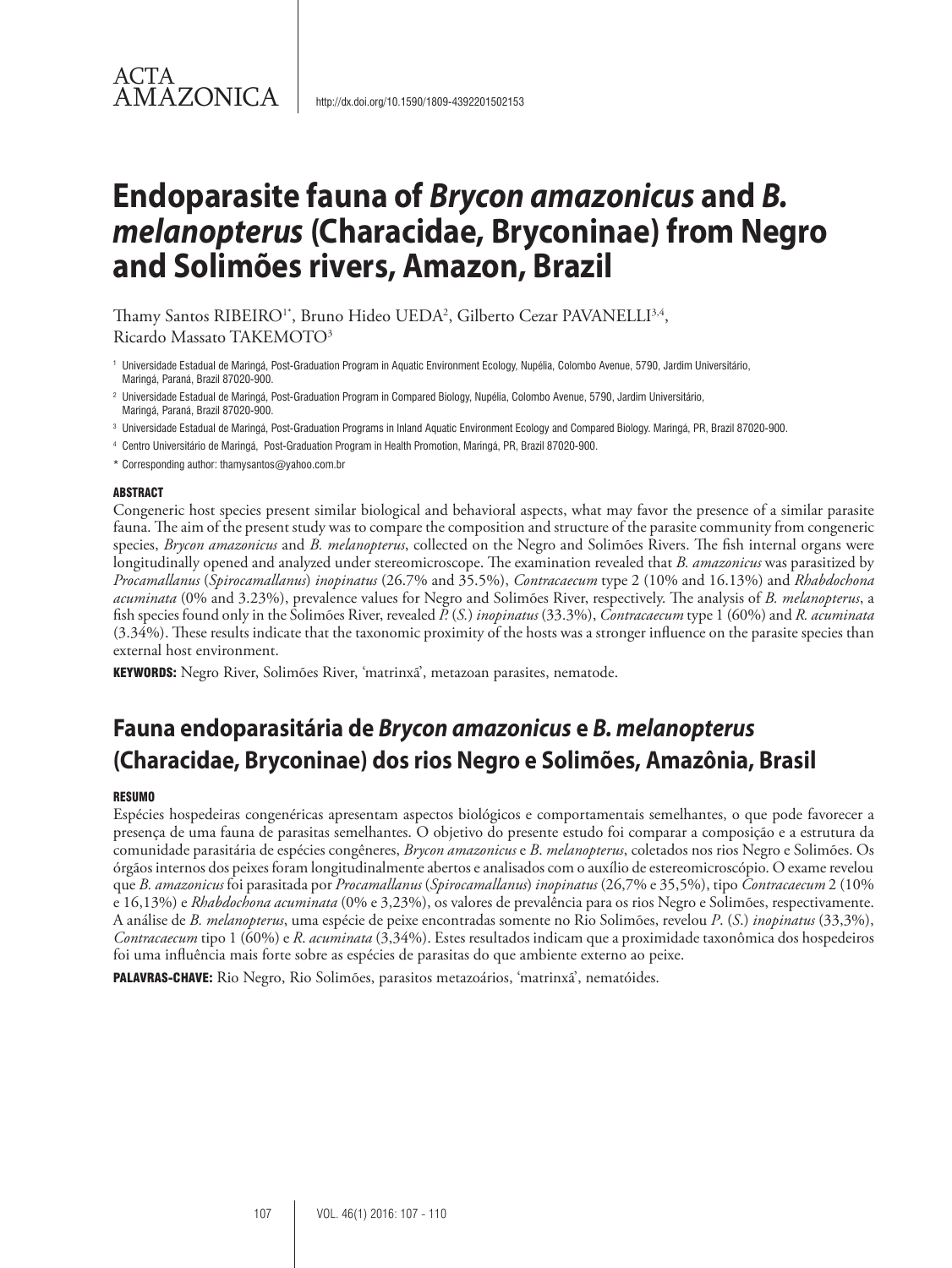The Bryconinae subfamily includes 74 nominal species, 42 of which are from the genus *Brycon*, an important group in almost all Brazilian river basins, with several examples used in the aquaculture industry (Bittencourt and Cox-Fernandes 1990; Gomes *et al*. 2000). Among these Bryconinae species are the 'matrinxã' *Brycon amazonicus* Spix and Agassiz, 1829, and *Brycon melanopterus* Cope, 1872, two congeneric species that present similar length (about 35 cm) and superposition on the feeding spectrum, with omnivorous behavior, feeding on fruits, seeds and arthropods (Santos et al. 2006). The similar diet may result on similar parasite faunas, as reported by a classic pattern, where the endoparasite species composition is influenced by the diet of the host (Dogiel 1961; Morand et al. 2000; Poulin 2011).

On the other hand, Santos *et al*. (2006) also found that these two *Brycon* species differ in some behavioral aspects, such as the sedentary behavior of *B. melanopterus*, while *B. amazonicus* performs reproductive migration on the flood season, also dispersing to the rivers during the dry season. Several studies have observed that the reproductive migration pattern of a host can be a determining factor in the composition and structure of parasite communities, as the short and long migrations performed by this species over its lifetime permit the fish to exploit diverse environments, increasing the possibility of infection/infestation by diverse species of parasites (Lizama *et al*. 2006). Consequently, these divergent migratory characteristics may affect the endoparasite fauna, as related species usually exhibit divergent characteristics that make the coexistence possible (Dogiel 1961; Balassa *et al*. 2004).

The parasite fauna of these *Brycon* species is not yet well known – as most of the published studies regarding the parasite fauna of the *Brycon* genus were conducted on fish farms or were based on taxonomic descriptions (Andrade *et al*. 2001; Lemos *et al*. 2007; Milanin *et al*. 2010).

The aim of the present study was to test the hypothesis that the parasite fauna of two congeneric species will be more similar than the parasite fauna of two different environments. For this, it was analyzed the main characteristics of the endoparasites community, such as richness, abundance, diversity and dominance, from two species of *Brycon* genus.

Thirty specimens of *B. melanopterus* and 31 specimens of *B. amazonicus* were collected in the Solimões River, on February 2012 and September 2013, respectively. Thirty one individuals of *B. amazonicus* were collected in the Negro River, on September 2013. All the collections were performed with help of local fishermen and some fishes were deposited in the collection of Nupélia.

After the taxonomic identification of fish, the parasitological procedures were performed according to Eiras *et al*. (2006). The use of the terms 'component community' and 'infracommunity', as well as the calculation of the prevalence, mean intensity, mean abundance and richness value, were all according to Bush *et al*. (1997). Prevalence is the number of hosts infected by a particular parasite species divided by the number of hosts examined. Mean intensity is the average intensity of a particular species of parasite among the infected host. Mean abundance is the total number of individuals of a particular parasite species in a sample of a particular host species divided by the total number of hosts of that species examined. The diversity was inferred according to the Brillouin index (H) to each infracommunity from each collection site (Zar 1996). These H values were statistically compared by Kruskall-Wallis analysis on the R program version 3.1.0 (significance level p<0.05).

The analysis of the *B. amazonicus* demonstrated that this fish species presented a parasite richness of three species: *Procamallanus* (*Spirocamallanus*) *inopinatus* Travassos, Artigas and Pereira, 1928, *Contracaecum* type 2 of Moravec, Kohn and Fernandes, 1993 and *Rhabdochona acuminata* (Molin, 1860). While *P.* (*S.*) *inopinatus* was observed in all the collection sites, *R. acuminata* was found only on the Solimões River. The higher prevalence indices were observed in *B. amazonicus* and *B. melanopterus* from the Solimões River, but the mean intensities and mean abundances were quite similar in all the collection sites – except for the *R. acuminata*, which presented the highest mean intensity level (Table 1).

The analysis of the *B. melanopterus* internal organs revealed that this host also presented a parasite richness of three species: *P.* (*S.*) *inopinatus*, *R. acuminata* and *Contracaecum* type 1 of Moravec, Kohn and Fernandes, 1993. The parasite indexes demonstrated that *Contracaecum* type 1 was the most prevalent nematode observed for *B. melanopterus* collected on the Solimões River, followed by *P.* (*S.*) *inopinatus* (Table 1).

The higher prevalence levels were observed on *P*. (*S*.) *inopinatus* infecting *B. amazonicus* and *Contracaecum* larvae type 1 infecting *B. melanopterus*, both on Solimões River. *Rhabdochona acuminata* presented the lower levels of prevalence, with no record on Negro River.

The Brillouin index demonstrated that the most diverse fauna was observed on both host species, *B. amazonicus*  (H=0.29) and *B. melanopterus* (H=0.19), collected on Solimões River, but the Kruskall-Wallis test revealed no statistical difference between the diversity of each host from each collection site (p=0.27; H=3.94), what corroborates the null hypothesis - the parasite diversity of the two collection sites was not statistically different. For *B. amazonicus*, there was a dominance of *P*. (*S*.) *inopinatus* on all the collection sites, while for *B. melanopterus* there was a dominance of *Contracaecum* type 1 (Table 1).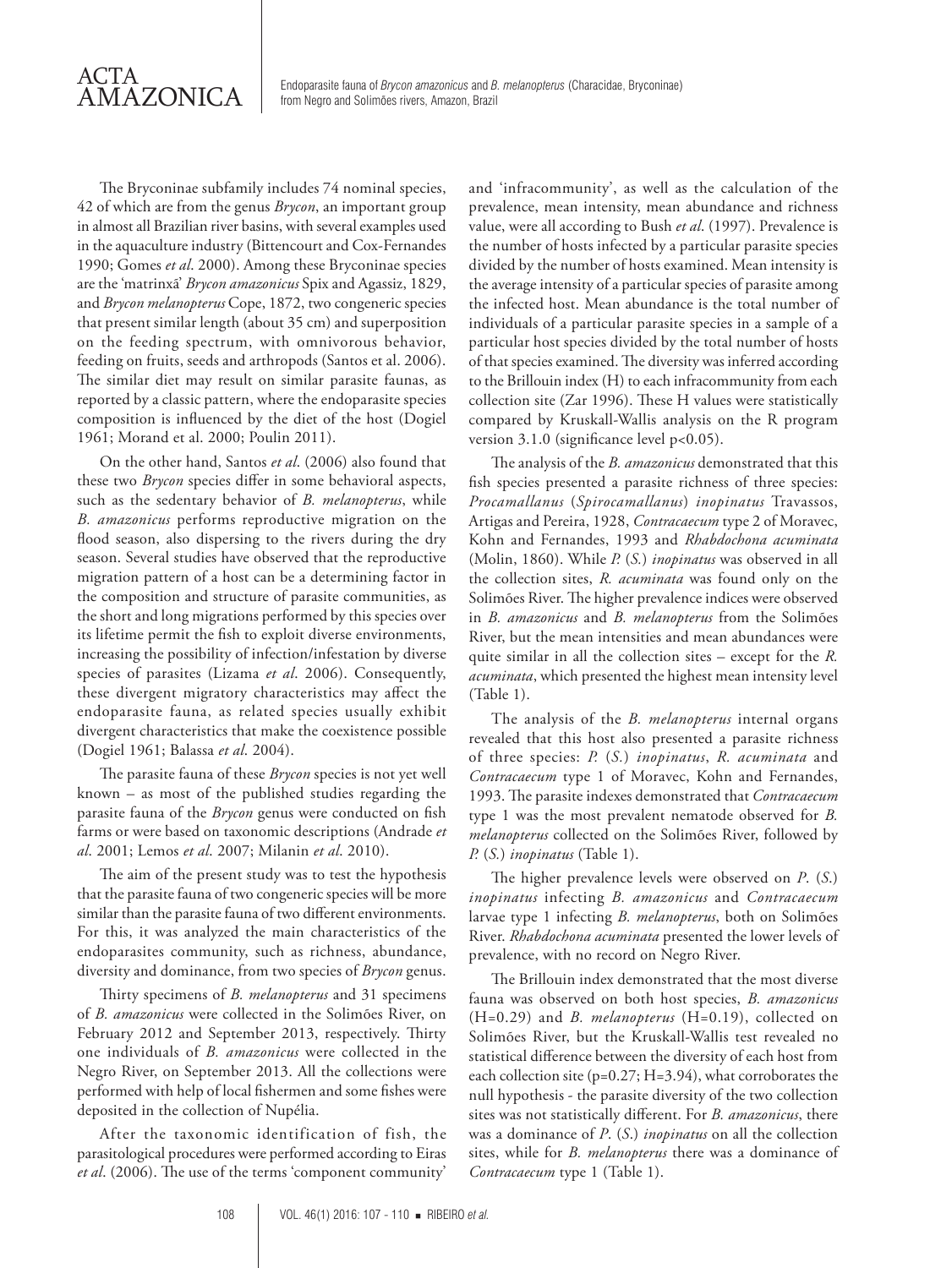|                                            | <b>Brycon amazonicus</b> |                          |                     |                          |                           |                      |                          | <b>Brycon melanopterus</b> |                    |                     |
|--------------------------------------------|--------------------------|--------------------------|---------------------|--------------------------|---------------------------|----------------------|--------------------------|----------------------------|--------------------|---------------------|
| Parasite                                   | Infection site           | Negro River $(n=31)$     |                     |                          | Solimões River ( $n=31$ ) |                      |                          | Solimões River (n=30)      |                    |                     |
|                                            |                          | P(%)                     | MI                  | <b>MA</b>                | P(%)                      | MI                   | MA                       | P(%)                       | MI                 | МA                  |
| Procamallanus (Spirocamallanus) inopinatus | Intestine                | 26.70                    | 2.62<br>$(\pm 0.4)$ | 0.70<br>$(\pm 0.3)$      | 35.50                     | 2.19<br>$(\pm 0.6)$  | 0.77<br>$(\pm 0.3)$      | 33.33                      | 1.3<br>$(\pm 0.6)$ | 0.43<br>$(\pm 0.1)$ |
| Contracaecum type 1                        | Mesenterium              | $\overline{\phantom{a}}$ |                     |                          |                           |                      | $\overline{\phantom{0}}$ | 60                         | 3.6<br>$(\pm 0.4)$ | 0.60<br>$(\pm 0.2)$ |
| Contracaecum type 2                        | Mesenterium              | 10.00                    | 1.34<br>$(\pm 0.1)$ | 0.14<br>$(\pm 0.1)$      | 16.13                     | 1.20<br>$(\pm 0.2)$  | 0.20<br>$(\pm 0.1)$      |                            |                    |                     |
| Rhabdochona acuminata                      | Intestine                | $\overline{\phantom{0}}$ |                     | $\overline{\phantom{a}}$ | 3.23                      | 13.00<br>$(\pm 0.1)$ | 0.42<br>$(\pm 0.2)$      | 3.34                       | 1 ( $\pm$ 0.5)     | 0.04<br>$(\pm 0.0)$ |

**Table 1.** Parasite fauna of *Brycon amazonicus* and *B. melanopterus* collected in Negro and Solimões River, with their respective infection sites, prevalence (P), mean intensity (MI) and mean abundance (MA). The hyphen means that the parasite species was not recorded in this host/local.

It is commonly said that hosts with similar biological and behavioral aspects present similar parasite fauna (Poulin 2011), and this affirmation was corroborated by the results here presented. Regardless the fact that *B. amazonicus* performs migrations on the reproductive period, and *B. melanopterus* presents a more sedentary behavior, the similarity between the hosts diet had a more important impact on the resemblance of the parasite fauna. This conclusion is also reinforced by the absence of statistical differences on the parasite diversity between the collection sites, what evidences that different environments, with different physic-chemical characteristics, is not an impediment to similar parasite diversity for the parasite species observed on the present study.

*Procamallanus* (*S*.) *inopinatus* was also observed on *Brycon cephalus* on the Negro and Solimões Rivers and on *B. amazonicus* collected on raised system (Andrade *et al*. 2001; Andrade and Malta 2006). Comparing these results with the present study it can be observed that the endoparasite fauna of *Brycon* species is not rich. Besides, some of these parasites, such as *P*. (*S*.) *inopinatus*, are not exclusive to the *Brycon* genus, also occurring on other 44 hosts from Amazon hydrographic basin, such as *Salminus brasiliensis*, *Astronotus ocellatus* and *Hoplias malabaricus* (Thatcher 2006), three fish species with a strong commercial importance; these records, along with the present results, may indicate a low specificity and biological characteristics that allow this widespread presence.

The present study records for the first time the presence of *Contracaecum* larvae on *Brycon* species on the Amazon hydrographic basin, but this register only emphasizes the low specificity of this parasite, as this species has already been recorded on several host from the Amazon basin (Thatcher 2006). This larva belongs to the Anisakidae family, a taxonomic group well known for its zoonotic potential.

Many studies have described that the characteristics of the Solimões River are favorable for aquatic fauna and flora, such as high suspended sediment, salt and organic matter load (Leenheer and Santos 1980; Hedges *et al*. 1994), while the Negro River presents a general depletion of the species, which is associated to the low concentration of dissolved salts and absence of suspended matter, low pH and the high concentrations of humic compounds (Leon *et al*. 2006). These abiotic advantages that support a higher diversity on the Solimões River may have influenced the parasite fauna of *B. amazonicus* on the present study, as the Brillouin diversity index established that the parasite fauna was more diverse in the hosts of this local.

The present study demonstrated that, despite the different rivers where the fishes were collected, the endoparasite fauna was similar. Corroborating the hypothesis, the taxonomic proximity of the hosts was a stronger influence on the parasite species than external host environment.

#### **ACKNOWLEDGEMENTS**

The authors thank the structural support from the Núcleo de Pesquisas em Limnologia, Ictiologia e Aquicultura (Nupélia) and the financial support from Fundação Araucária (nº 261/2012, Protocol nº 2277.3). The PhD scholarships were financed by the Conselho Nacional de Desenvolvimento Científico e Tecnológico (CNPq), the Coordenação de Aperfeiçoamento de Pessoal de Nível Superior (CAPES).

#### **REFERENCES**

- Andrade, S.M.S.; Malta, J.C.O.; Ferraz, E. 2001. Fauna parasitológica de alevinos de matrinxã, *Brycon cephalus* (Günther, 1869) coletados nos rios Negro e Solimões, na Amazônia Central. *Acta Amazonica*, 31: 263-273.
- Andrade, S.M.S.; Malta, J.C.O. 2006. Parasite fauna monitoring of matrixã *Brycon amazonicus* (Spix e Agassiz, 1829) raised in an intensive husbandry system in a stream channel in the State of Amazonas, Brazil. *Brazilian Journal of Biology*, 66: 1123-1132.